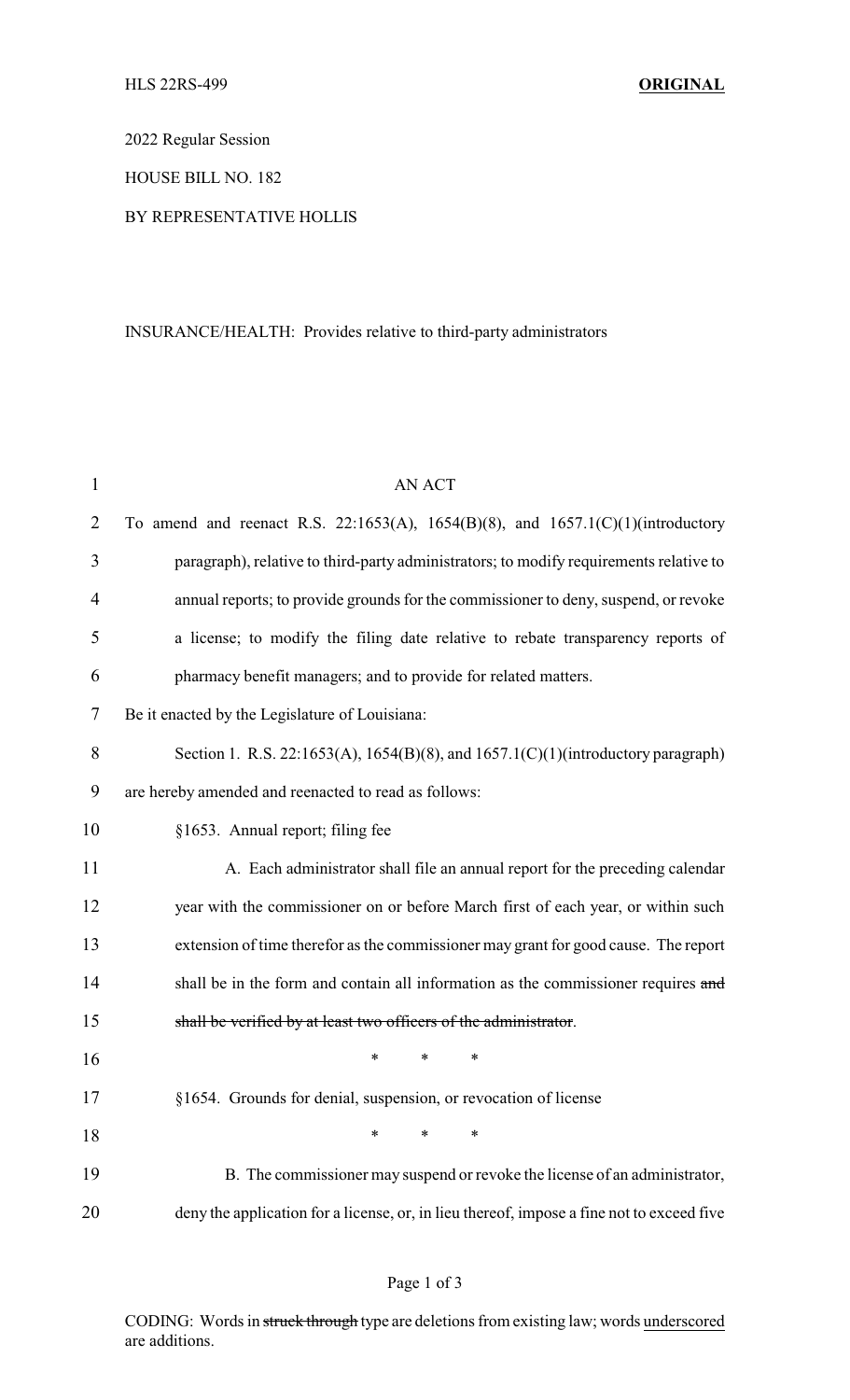| $\mathbf{1}$   | thousand dollars per violation or twenty-five thousand dollars in the aggregate, if the |
|----------------|-----------------------------------------------------------------------------------------|
| $\overline{2}$ | commissioner finds that the administrator:                                              |
| 3              | *<br>$\ast$<br>$\ast$                                                                   |
| 4              | Has provided incorrect, misleading, incomplete, or materially false<br>(8)              |
| 5              | information or omitted material information in the license application or annual        |
| 6              | report.                                                                                 |
| 7              | $\ast$<br>$\ast$<br>$\ast$                                                              |
| 8              | §1657.1. Pharmacy benefit manager rebate transparency report                            |
| 9              | $\ast$<br>$\ast$<br>$\ast$                                                              |
| 10             | $C(1)$ Beginning June 1, 2020 March 1, 2023, and annually thereafter, each              |
| 11             | licensed pharmacy benefit manager shall submit a transparency report containing         |
| 12             | data from the prior calendar year to the department. The transparency report shall      |
| 13             | contain the following information for each of the pharmacy benefit manager's            |
| 14             | contractual or other relationships with a health benefit plan or health insurance       |
| 15             | issuer:                                                                                 |
| 16             | $\ast$<br>$\ast$<br>∗                                                                   |
|                |                                                                                         |

## DIGEST

The digest printed below was prepared by House Legislative Services. It constitutes no part of the legislative instrument. The keyword, one-liner, abstract, and digest do not constitute part of the law or proof or indicia of legislative intent. [R.S. 1:13(B) and 24:177(E)]

| HB 182 Original | 2022 Regular Session | Hollis |
|-----------------|----------------------|--------|
|                 |                      |        |

**Abstract:** Modifies requirements and penalties relative to third-party administrators and modifies the filing date for certain reports submitted by pharmacy benefit managers.

Present law requires each administrator to file a report with the commissioner of insurance for the preceding calendar year on or before March 1<sup>st</sup> of each year, or within an extension of time granted by the commissioner. Provides for the report to contain all information as the commissioner requires and further requires verification by at least 2 officers of the administrator. Proposed law removes the requirement for the report's verification by additional officers. Otherwise retains present law.

Present law provides that if the commissioner finds an administrator submitted incorrect, misleading, incomplete, or materially false information or omitted material information in the license application, the commissioner may suspend, revoke, or deny the administrator's license or impose a fine not to exceed \$5,000 per violation or \$25,000 in the aggregate. Proposed law further authorizes the commissioner to impose the present law penalties if the administrator submits false information in an annual report. Otherwise retains present law.